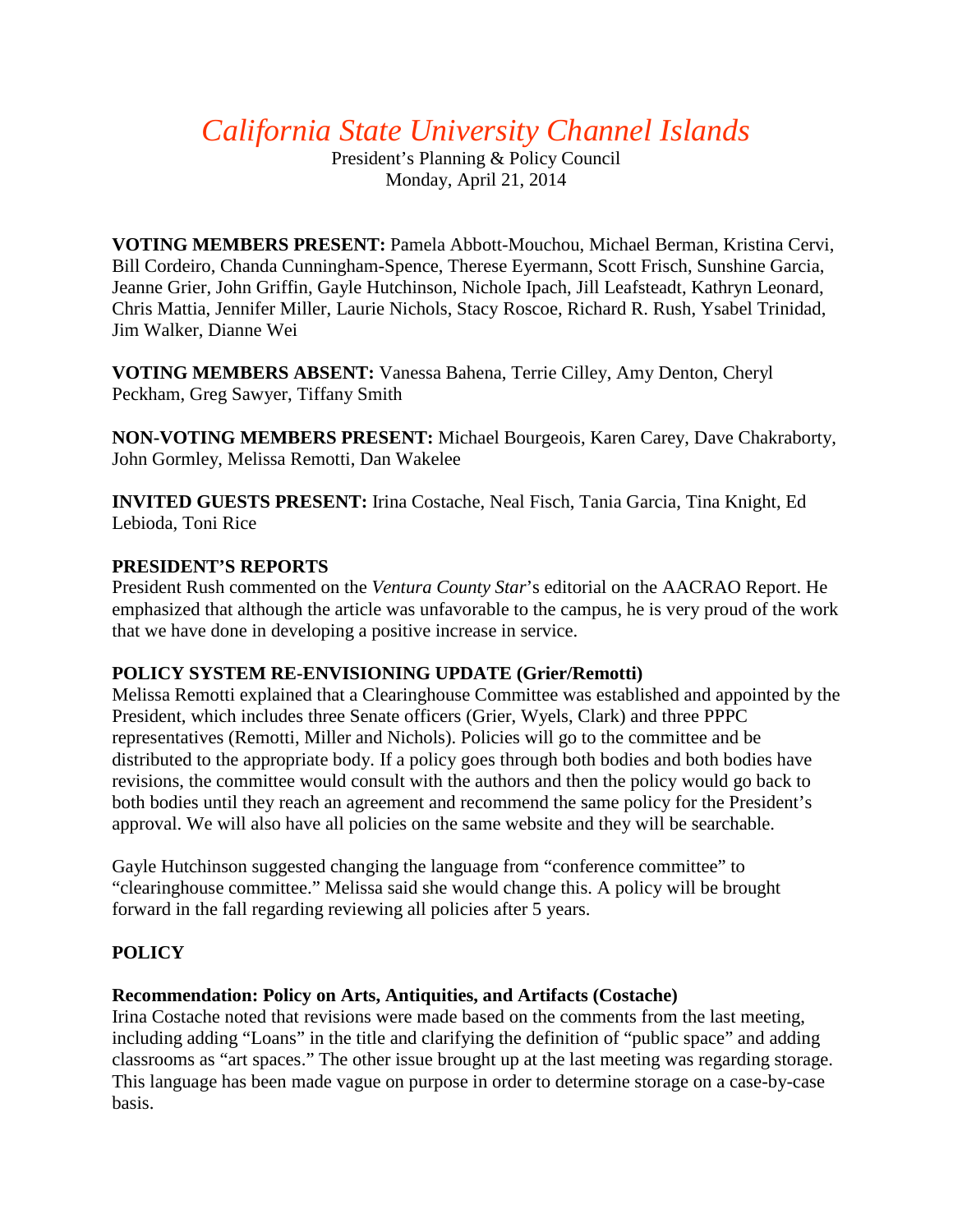"Short-term loan" has been extended to an academic year instead of six weeks. There is also information added to the Procedures document indicating that anyone working in the space where the art is being displayed will be consulted beforehand.

There was another discussion about "public spaces" not being referenced in the policy. President Rush and Melissa Remotti suggested amending the Text section of the policy in the second line to say that "…the acquisition/acceptance of artwork, antiquities and artifacts *from any source* for the University's permanent collection, *display in public spaces,* or for loan to the University…"

Nichole Ipach asked that as we accept acquisitions or donations as gifts to keep Advancement in the loop about where it is displayed or stored. It was also discussed that perhaps this policy and the Gift Acceptance policy can be tied in together in the future.

Irina also mentioned establishing a list of what we already have displayed so that we know where it is on campus and how long it will be there.

President Rush suggested that we pass this policy and look at the Gift Acceptance policy and tie the two together.

Chanda Cunningham-Spence motioned to approve and Karen Carey seconded. All Council members approved the policy.

#### **Recommendation: Policy on Student Health Services (Lebioda)**

Ed Lebioda explained that a statement was added to address mental health services per the discussion at the previous meeting. Gayle Hutchinson motioned to approve and Bill Cordeiro seconded. All council members approved the policy.

## **Recommendation: Policy on Research and Sponsored Programs Records Retention (Knight)**

There were no substantive changes to the policy from the last meeting. Karen Carey motioned to approve and Chanda Cunningham-Spence seconded. All council members approved the policy.

#### **Recommendation: Policy on Principal Investigator Financial Conflict of Interest (Knight)**

There were no substantive changes to the policy from the last meeting. Jeanne Grier motioned to approve and Karen Carey seconded. All council members approved the policy.

#### **Recommendation: Policy on Subrecipient Monitoring (Knight)**

Suggestions from the last meeting were added the policy, including a sentence referring to conflict of interest as well as a reference to the request form. A procedures document will follow. Karen Carey motioned to approve and Dan Wakelee seconded. All council members approved the policy.

#### **Recommendation: Policy on Communication with Students (Rice)**

Toni Rice asked Michael Berman to comment on item "K" in the policy. Michael Berman explained that the 30 units is an arbitrary number that makes no difference to IT. Tania Garcia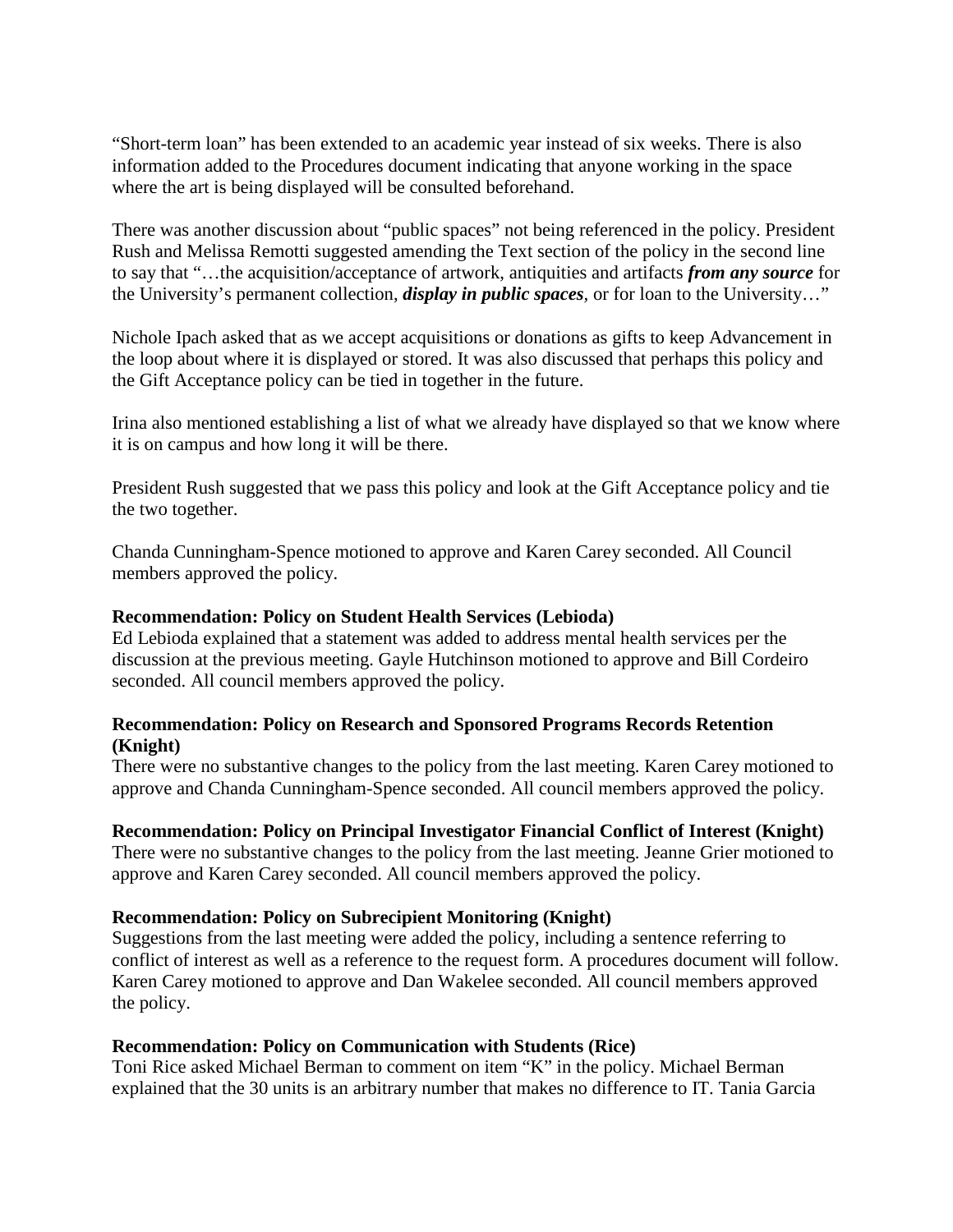added that according to Alumni Relations, a student is considered an alum if they complete one course. There is no CSU standard on what an alumni is defined as—it is up to each campus.

It was decided that the language would continue to say "attempted" 30 units in order for a student to have a Dolphin email account. Michael Berman explained that there is no cost for providing an account. Karen Carey motioned to approve and Bill Cordeiro seconded. All council members approved the policy.

## **Discussion: Policy on Responsible Use of IT Resources (Fisch)**

Neal Fisch presented this policy regarding the proper use of data. There is a reference to the Cal State policy at the end of the document and he recommended that the council members read through that. President Rush encouraged all to read through the policy and let Neal know if there are any questions.

## **Discussion: Policy on Sustainable Practices (Wakelee)**

Dan Wakelee explained that we need an overarching policy on sustainability that guides us going forward. Dave Chakraborty added that although we have accomplished a lot collectively in sustainability, we've never reached the highest level. We were just shy of scoring platinum in the EBOMB standards for Sierra Hall. Dan Wakelee explained that the policy is broad and calls on each area to consider sustainability in their decisions. Stacy Roscoe mentioned that the policy does not contain the definition of sustainability. Dan Wakelee said that he would look into that.

Ysabel Trinidad spoke about the financial impact and asked for language in the policy to provide some perspective on this. Tina Knight suggested adding ROI and conversations with finance in the policy. President Rush asked all councilmembers to look over the policy and give Dan and Dave their feedback.

Dave Chakraborty ended by informing the council that CI has been given the designation of Tree Campus USA for the second year in a row. We were the first campus to receive the designation.

# **STRATEGIC PLANNING**

## **Strategic Resource Planning Task Force Update (Ysabel Trinidad)**

Ysabel Trinidad reported that the final requests to the straw budget are in. Divisional budget requests totaled \$11.3 million with fixed costs are at \$2.7 million. Space needs have been met for FY14-15. Projected enrollment is 8% FTEs (increase for FY 16-17) and space needs are in review for FY16. In FY 15 Sierra Hall will be online with classrooms. Offices for faculty are more of an issue, but are based on projected needs for FY16-17. Funding is a significant issue, but we can look at how we utilize the space we do have. Ysabel also reported that there will be a PERS cap for funding for new employees, which means that the state will no longer match funds when a new employee is hired. The cap is sealed at last year's contribution rate.

Ysabel also presented on the projected revenue increase, which is 8.5% forecasted for FY15, 6.3% for FY16 and 6.8% for FY17. A task force meeting is coming up and the governor's budget revise will be out in mid-May. The final state budget will be out June  $30<sup>th</sup>$ .